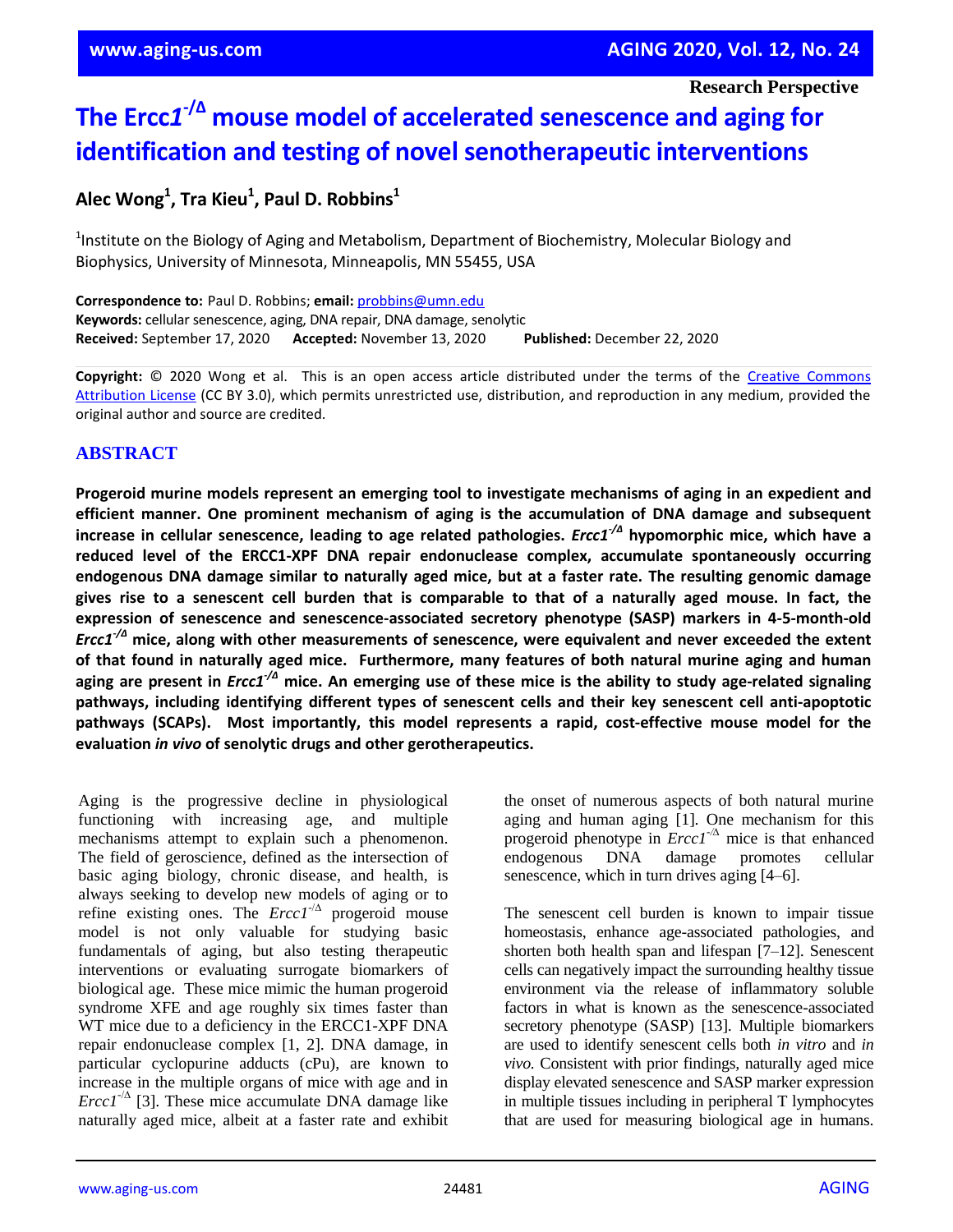Remarkably, increased expression of senescence and SASP genes was found in those same tissues of 4-5 month-old  $Ercc1<sup>-/\Delta</sup>$  progeroid mice, often to a comparable extent to, but never exceeding the level found in old WT mice. These findings were supported by the increase in percentage of cells positive for senescence-associated ßgalactosidase staining in multiple tissues of *Ercc1*-/∆ and old WT mice. Elevated levels of multiple SASP factors were present in the blood of both naturally aged mice and *Ercc1*<sup>- $\triangle$ </sup> mice relative to their young littermate controls. The progressive increase in senescent cell burden was measured by cross-sectional and longitudinal predictor using both gene expression analysis and *in vivo* bioluminescence imaging of a  $p16^{INK4a}$ -luciferase transgenic reporter [6]. These findings strongly support the notion that the  $\text{E}rcc1^{-/∆}$  mouse model of accelerated aging experiences a similar breadth and depth of senescent cell burden as do naturally aged mice, but which accumulates at an accelerated rate.

This model of accelerated senescence and aging can be used to further study the close relationship between senescent cells and aging with the intention of developing techniques for predicting health span and treating agerelated disease. Due to the fact that there are tissuespecific senescence profiles in multiple tissues, which utilize different senescent cell anti-apoptotic pathways (SCAPs), no one senolytic will be pancellular. *Ercc1*-/∆ mice, which have a comparable profile of cellular senescence in comparison to naturally aged mice, can also be used to further study SCAPs and identify senolytics which are effective against specific tissue or cell populations. In fact, many senolytics have already been tested in *Ercc1*-/∆ mice [14–16]. The natural product fisetin has been shown as an effective senotherapeutic in both mice and human cells. Treatment of aged WT and  $Ercc1^{-/\Delta}$  mice with fisetin reduced expression of senescence markers in multiple tissues leading to reduced age-related pathology, and an overall health span improvement [15]. Altogether, the results demonstrate that *Ercc1*-/∆ mice are a proper model of accelerated aging, allowing for efficient, cost effective experimentation and evaluation of senotherapeutics for aging studies. Utilization of these mice should accelerate the identification of new therapeutic targets and the development of age-related interventions.

### **AUTHOR CONTRIBUTIONS**

AW, TK and PDR wrote and edited the manuscript.

#### **CONFLICTS OF INTEREST**

PDR is a co-founder of NRTK Biosciences that is developing novel senolytics for treating age-related diseases.

#### **FUNDING**

This work was supported by NIH grants P01AG043376, P01AG062412, P01AG062413, U19AG056278, R56AG4059675, and R01AG063543 to PDR.

#### **REFERENCES**

- 1. Gurkar AU, Niedernhofer LJ. Comparison of mice with accelerated aging caused by distinct mechanisms. Exp Gerontol. 2015; 68:43–50. <https://doi.org/10.1016/j.exger.2015.01.045> PMI[D:25617508](https://pubmed.ncbi.nlm.nih.gov/25617508)
- 2. Niedernhofer LJ, Garinis GA, Raams A, Lalai AS, Robinson AR, Appeldoorn E, Odijk H, Oostendorp R, Ahmad A, van Leeuwen W, Theil AF, Vermeulen W, van der Horst GT, et al. A new progeroid syndrome reveals that genotoxic stress suppresses the somatotroph axis. Nature. 2006; 444:1038–43. <https://doi.org/10.1038/nature05456> PMI[D:17183314](https://pubmed.ncbi.nlm.nih.gov/17183314)
- 3. Wang J, Clauson CL, Robbins PD, Niedernhofer LJ, Wang Y. The oxidative DNA lesions 8,5'-cyclopurines accumulate with aging in a tissue-specific manner. Aging Cell. 2012; 11:714–16. <https://doi.org/10.1111/j.1474-9726.2012.00828.x> PMI[D:22530741](https://pubmed.ncbi.nlm.nih.gov/22530741)
- 4. Niedernhofer LJ, Gurkar AU, Wang Y, Vijg J, Hoeijmakers JH, Robbins PD. Nuclear genomic instability and aging. Annu Rev Biochem. 2018; 87:295–322. [https://doi.org/10.1146/annurev-biochem-062917-](https://doi.org/10.1146/annurev-biochem-062917-012239)

[012239](https://doi.org/10.1146/annurev-biochem-062917-012239) PMI[D:29925262](https://pubmed.ncbi.nlm.nih.gov/29925262)

- 5. Robinson AR, Yousefzadeh MJ, Rozgaja TA, Wang J, Li X, Tilstra JS, Feldman CH, Gregg SQ, Johnson CH, Skoda EM, Frantz MC, Bell-Temin H, Pope-Varsalona H, et al. Spontaneous DNA damage to the nuclear genome promotes senescence, redox imbalance and aging. Redox Biol. 2018; 17:259–73. <https://doi.org/10.1016/j.redox.2018.04.007>
- PMI[D:29747066](https://pubmed.ncbi.nlm.nih.gov/29747066) 6. Yousefzadeh MJ, Zhao J, Bukata C, Wade EA, McGowan
- SJ, Angelini LA, Bank MP, Gurkar AU, McGuckian CA, Calubag MF, Kato JI, Burd CE, Robbins PD, Niedernhofer LJ. Tissue specificity of senescent cell accumulation during physiologic and accelerated aging of mice. Aging Cell. 2020; 19:e13094.

<https://doi.org/10.1111/acel.13094> PMI[D:31981461](https://pubmed.ncbi.nlm.nih.gov/31981461)

7. Baker DJ, Jeganathan KB, Cameron JD, Thompson M, Juneja S, Kopecka A, Kumar R, Jenkins RB, de Groen PC, Roche P, van Deursen JM. BubR1 insufficiency causes early onset of aging-associated phenotypes and infertility in mice. Nat Genet. 2004; 36:744–49.